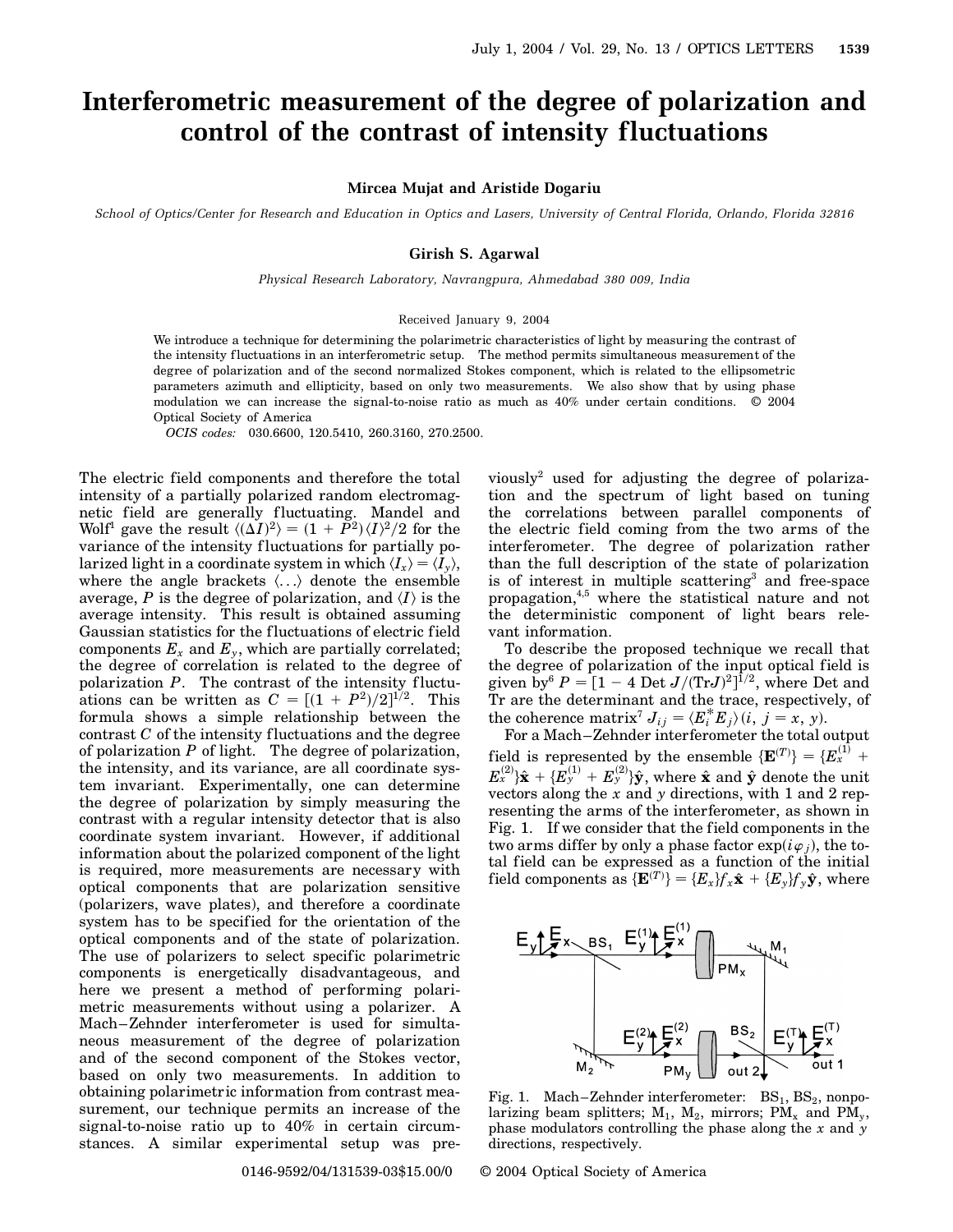$f_j = [1 + \exp(i\varphi_j)]/2$ . The total output average intensity is then  $\langle I \rangle = |f_x|^2 \langle |E_x|^2 \rangle + |f_y|^2 \langle |E_y|^2 \rangle$ .

To quantify the fluctuations of the output intensity we need the intensity–intensity correlation, which, for Gaussian statistics, is

$$
\langle I^2 \rangle = 2|f_x|^4 J_{xx}^2 + 2|f_y|^4 J_{yy}^2
$$
  
+ 2|f\_x|^2 |f\_y|^2 (J\_{xx}J\_{yy} + |J\_{xy}|^2). (1)

The variance of the intensity fluctuations is given by  $\langle (\Delta I)^2 \rangle = \langle I^2 \rangle - \langle I \rangle^2$ , and therefore the contrast is obtained as

$$
C = \frac{(|f_x|^4 J_{xx}^2 + |f_y|^4 J_{yy}^2 + 2|f_x|^2 |f_y|^2 J_{xy}|^2)^{1/2}}{|f_x|^2 J_{xx} + |f_y|^2 J_{yy}}.
$$
 (2)

We further note that  $J_{xy}$  can be expressed as a function of the degree of polarization *P* and the intensity ratio  $r = J_{xx}/J_{yy} = I_{x}/I_{y}$ . Using this expression in Eq. (2), one can obtain the contrast of the output light fluctuations as a function of the degree of polarization of the input light and the input intensity ratio *r*. However, since *r* is not independent of *P*, we need a more meaningful representation of the contrast as a function of the state of polarization. Here we use the usual decomposition of the Stokes vector,  $S = [I,\,Q,\,U,\,V]^T,$  into the fully polarized and fully unpolarized components.<sup>8</sup> The intensity ratio *r* is then<br>polarized components.<sup>8</sup> given by  $r = (I + Q)/(I - Q) = (1 + PQ)/(1 - PQ)$ , where  $q$  is the normalized second element of the Stokes vector that describes the pure polarized component. Using this representation of *r*, one obtains the contrast *C* as a function of *P*, *q*, and phase factors  $f_j$ . After simple algebraic manipulations, *C* is given by

$$
C(f_x, f_y, q, P) = \left[1 - \frac{B(1 - P^2)}{(APq + 1)^2}\right]^{1/2},\tag{3}
$$

where the parameters  $A = (|f_x|^2 - |f_y|^2)/(|f_x|^2 + |f_y|^2)$ and  $B = 2|f_x|^2 |f_y|^2 (|f_x|^2 + |f_y|^2)^{-2}$  can be adjusted experimentally by tuning the phase factors  $f_j$ . This simple formula directly relates the contrast  $\dot{C}$  of the output intensity fluctuations to the degree of polarization *P* and the normalized Stokes element *q* of the input light. Using CCD cameras as detectors, one can determine *P* and *q* in every point of the beam. In the following we analyze several practical consequences of this relationship. The relationship between the contrast *C* and the polarimetric characteristics *P* and *q* can be used both ways: one can determine *P* and *q* by measuring *C*, or one can modify *C* by either changing the input state of polarization or adjusting the phase factors  $f_i$ .

Until now, we have considered only one output of the Mach–Zehnder interferometer. The second output is complementary to the first, and there is an additional  $\pi$  phase shift between the parallel components of the electric field that overlap. The previous analysis is similar for the second output, the only required modification being the replacement of phase factors  $f_j$  by  $1 - f_j$ . Parameters *A* and *B* in Eq. (3) can be explicitly written as functions of the phases  $\varphi_i$ :

$$
A_{1,2} = \frac{\pm \cos(\varphi_x) \mp \cos(\varphi_y)}{2 \pm \cos(\varphi_x) \mp \cos(\varphi_y)},
$$
  
\n
$$
B_{1,2} = \frac{2[1 \pm \cos(\varphi_x)][1 \pm \cos(\varphi_y)]}{[2 \pm \cos(\varphi_x) \pm \cos(\varphi_y)]^2},
$$
\n(4)

where 1 and the top sign correspond to output 1, while 2 and the bottom sign correspond to output 2.

One can simultaneously measure the contrast of the intensity fluctuations for the two outputs of the Mach–Zehnder interferometer and solve the following equation:

$$
C_{1,2} = \left[1 - \frac{B_{1,2}(1 - P^2)}{(1 + A_{1,2}Pq)^2}\right]^{1/2}
$$
 (5)

for the degree of polarization *P* and the normalized Stokes element *q* of the input light to finally obtain

$$
P = \left[1 - \frac{1 - C_1^2}{B_1} \left(\frac{A_2 - A_1}{A_2 - MA_1}\right)^2\right]^{1/2},\tag{6}
$$

$$
q = \frac{M-1}{A_2 - MA_1} \bigg[ 1 - \frac{1 - C_1^2}{B_1} \bigg( \frac{A_2 - A_1}{A_2 - MA_1} \bigg)^2 \bigg]^{-1/2}, \tag{7}
$$

where

$$
M = \left(\frac{B_2}{B_1} \frac{1 - C_1^2}{1 - C_2^2}\right)^{1/2}.
$$
 (8)

Since  $B_1$  is always positive and the contrast  $C$  is always smaller than unity, the second term in Eq. (6) is also positive. Therefore the measured value of the degree of polarization will always be nonnegative and smaller than or equal to unity. We mention here that for  $\varphi_j =$ 0 and  $q = 0$ , Eq. (3) reduces to the one given by Mandel and Wolf<sup>1</sup> in the particular case of  $\langle I_x \rangle = \langle I_y \rangle$ .

Note that in this measurement the entire energy of the input light is used, since measurements are made on both outputs of the interferometer. Most of the standard polarimetric techniques that use polarizers waste a considerable amount of energy. We should also point out that this technique requires only two measurements for determining the degree of polarization. In Stokes polarimetry four measurements are necessary to completely determine the Stokes vector and, subsequently, the degree of polarization.

In Fig. 2 we show the contrast *C* of the intensity fluctuations of output 1 of the interferometer as a function of the phase  $\varphi_x$  for different values of *q* as indicated in each plot. As seen from Fig. 2, the contrast strongly depends on both *P* and *q* while the phase  $\varphi_x$  changes. However,  $C = 1$  for  $\varphi_x = \pi$ , independent of *P* and *q* of the input light, as expected, since the output light is fully polarized (destructive interference for the *x* components of the electric field). Note that *q* is related to the ellipsometric parameters azimuth  $(\alpha)$  and ellipticity  $[\tan(\omega)]$  through  $q = \cos(2\omega)\cos(2\alpha)$ .